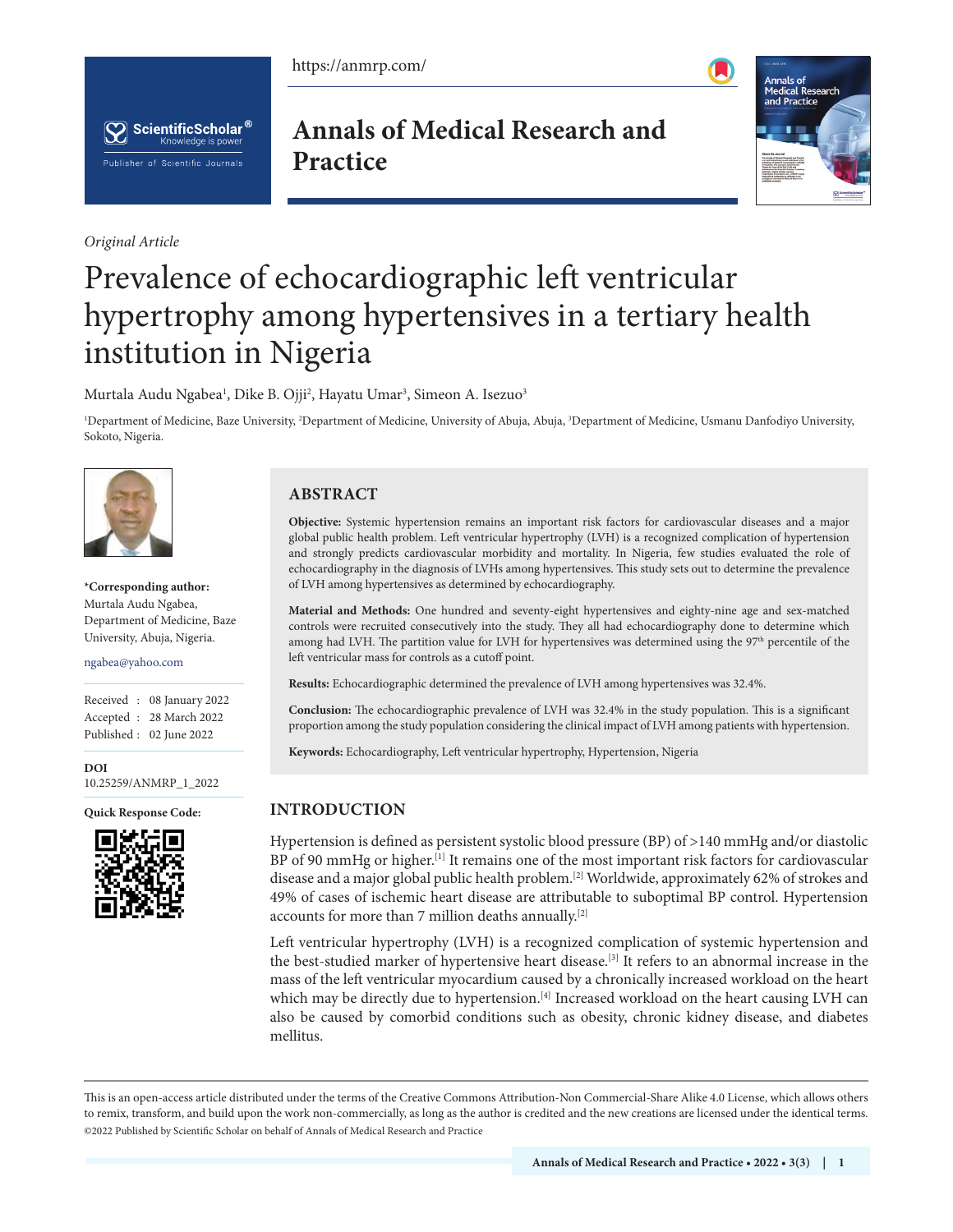LVH is, however, a modifiable risk factor as treatment causes its regression thereby decreasing the rate of adverse cardiovascular events and improving survival independent of the degree of BP lowering hence the need for its early diagnosis.[5] The prevalence of LVH among hypertensive varies widely between 20 and 50% depending on the population and the tool applied for diagnosis.<sup>[6]</sup>

LVH strongly predicts cardiovascular morbidity and mortality in hypertensive patients and is also an independent risk factor for overall cardiovascular mortality and morbidity.<sup>[7]</sup> It is an important factor used for risk stratification of hypertensives<sup>[8]</sup> and is known to cause a reduction in myocardial coronary reserve, predisposes to myocardial ischemia and left ventricular dysfunction thereby causing an increased incidence of coronary heart disease among hypertensives.<sup>[9]</sup> It has been determined that there is a 4–8 fold increase in the chance of strokes after adjusting for an increase in BP among hypertensives with LVH compared to those without it.<sup>[10]</sup>

LVH can be diagnosed by ECG or echocardiography.<sup>[11]</sup> The sensitivity of various ECG criteria remains low, ranging from 7 to 35% in mild hypertension and 10–50% in moderate/ severe hypertension, $[12]$  thus echocardiography remains the more sensitive and acceptable modality for diagnosing LVH, though it is, however, not yet widely available in many developing countries.[4]

This study determined the prevalence of echocardiographic LVH in the study population and thus hasten the detection of this important cardiovascular risk factor, thereby helping to attenuate the burden associated with it.

# **MATERIAL AND METHODS**

This was a prospective, cross-sectional, and descriptive study. A total of 178 subjects and 89 age- and sex-matched controls were recruited for the study. Subjects that were considered for this study were consecutive eligible adult hypertensives seen at the cardiology clinic of the medical outpatient department of University of Abuja Teaching Hospital.

A subject was considered hypertensive if the BP measured on two or three occasions of at least 5 min apart was consistently greater than or equal to 140 mmHg systolic and/or greater than or equal to 90 mmHg diastolic or if patients are on the treatment for hypertension. Control populations were chosen among apparently healthy volunteers consisting of nurses, doctors, other hospital workers in UATH, and patient relations. Eligible subjects were recruited after written informed consent was obtained. Patients with chronic renal failure, anemia, valvular heart disease, pregnancy, diabetes, and athletes were excluded from the study.

Demographic data and anthropometric measurements were recorded. BP measurements were taken in the standard fashion. Blood samples of patients were taken to the determination of serum electrolytes, urea, creatinine, fasting blood sugar, and fasting lipid profile.

## **Echocardiography**

Subjects had echocardiography done at the cardiology laboratory of UATH using a Vivid e General Electronics CE 0197, Rev 4, 2010 echocardiography machine. Complete echocardiographic examination was performed in the left lateral decubitus position by the corresponding author adhering to the recommendation of the American Society of Echocardiography (ASE),<sup>[13]</sup> using the leading edge to leading-edge technique with ECG gating. M–mode images were derived from the 2D images. Measurements were averaged over three cardiac cycles.

The left ventricular mass (LVM) was calculated according to the Devereux - modified ASE cube formula.<sup>[14]</sup> The partition value for LVH by echo was determined using the 97<sup>th</sup> percentile of the LVM values for controls as a cutoff point, and LVH was deemed to be present by echo for each subject if calculated LVM exceeds this cutoff point. LVM was indexed to body surface area and height. The mean and 97th percentile of the LVM and LVM/BSA for both the subjects and controls were calculated.

97<sup>th</sup> percentile of LVM and LVM/BSA for the male control population was calculated to be 231.29 g and 124.6  $g/m^2$ , respectively. LVM and LVM/BSA 97<sup>th</sup> percentile for female control was 168.2 g and 106.0  $g/m^2$ , respectively.

All male hypertensives whose LVM exceeds 231.2 g were considered to have LVH by echo and hypertensive females with LVM ≥168.2 g were also considered to have LVH.

## **Statistical analysis**

Data management and analysis were performed using SPSS version 19.0. Continuous variables were presented as means (±SD) while categorical variables were presented as proportions. Differences in the prevalence of LVH between subjects and controls were compared using the Chi-square test. The student's *t*-test was used to compare the means between the two groups. *P* < 0.05 was considered statistically significant.

# **RESULTS**

A total of 178 subjects with hypertension and 89 controls were studied. The demographic and clinical characteristics of the study population are summarized in [Table 1].

The subjects with hypertension and controls did not differ significantly in age (mean  $\pm$  SD) = 51.3  $\pm$  11.2 years versus 52.7  $\pm$  7.1 years ( $P = 0.28$ ), or male: female ratio which was 1:1 in both groups. Subjects with hypertension as expected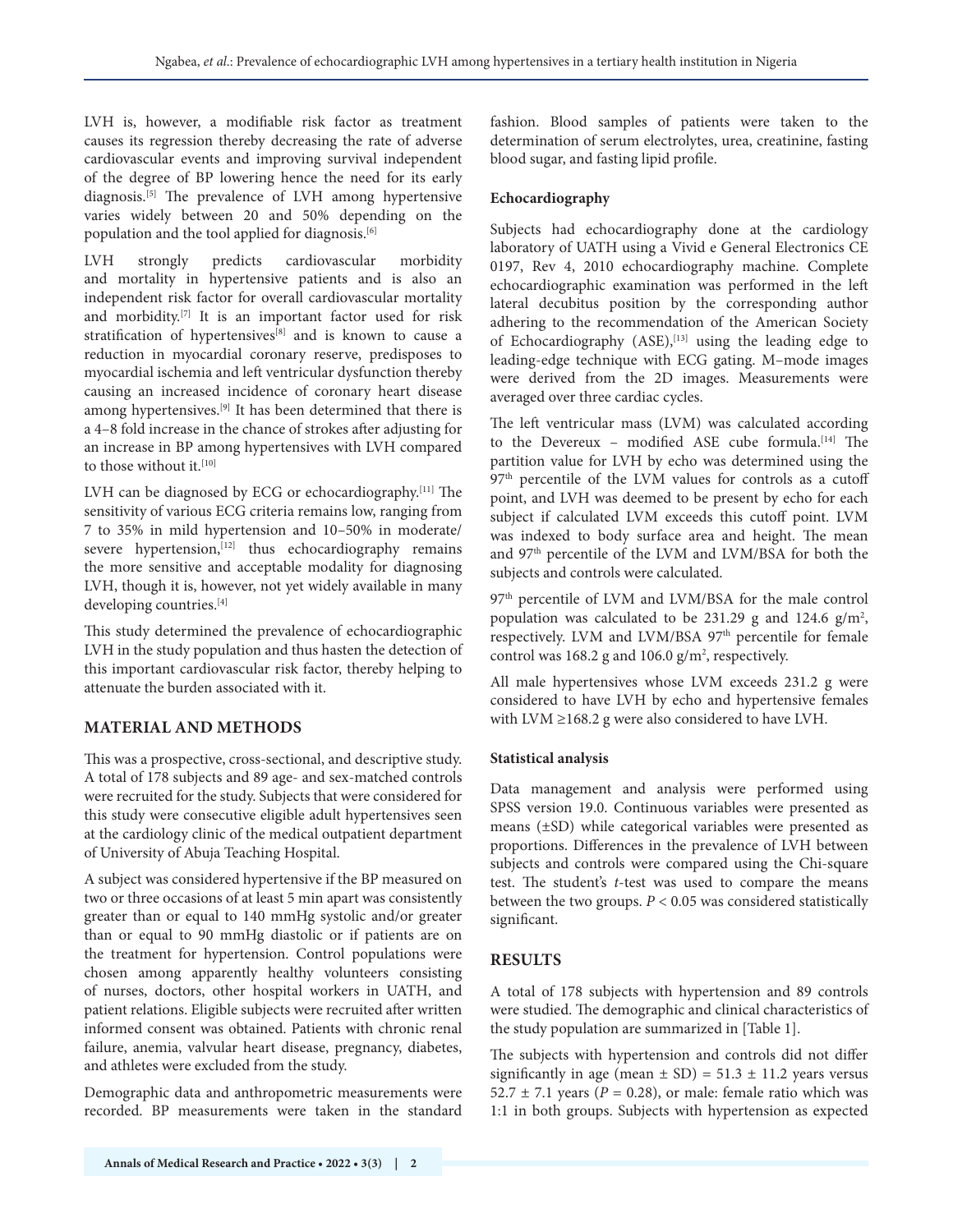had statistically significant higher systolic and diastolic BPs. There were also significant differences between subjects and controls in body mass index (BMI) (28.0  $\pm$  6.3 kg/m<sup>2</sup> vs. 24.7 ± 3.9 kg/m², *P* = 0.001), body surface area (1.8 ± 0.19 m<sup>2</sup> vs.  $1.7 \pm 0.16$  m<sup>2</sup>,  $P = 0.001$ ), waist circumference  $(93.77 \pm 10.81 \text{ cm vs. } 91.2 \pm 9.95 \text{ cm}, P = 0.0 05)$ , and hip circumference (100.92  $\pm$  11.83 cm vs. 102.6  $\pm$  10.96 cm,  $P = 0.005$ .

A total of 81 (45.5%) subjects with hypertension had been diagnosed for  $>5$  years, 71 (39.9%) were within 1-5 years of diagnosis, 10 (5.6%) were diagnosed <1 year, and 16 (8.9%) were newly diagnosed hypertensives. The majority 163 (91.6%) of the subjects with hypertension were on the treatment.

#### **Echocardiographic parameters of hypertensive subjects and control population**

The echocardiographic parameters of subjects and controls are shown in [Table 2].

Mean LVM was significantly higher among subjects with hypertension (178.7  $\pm$  64.7 g) than controls (154.9  $\pm$  91.1 g)  $P = 0.01$ . Mean LVM for male and female subjects (185.2  $\pm$ 63.7 g and 173.8  $\pm$  65.2 g), respectively, was also significantly

| Table 1: Comparison of the clinical characteristics of subjects and<br>controls.                                                                                                                                                                                                                                                                                                                       |                                                                                                                                                                                                 |                                                                                                                                                                                |                                                                                                          |  |  |  |
|--------------------------------------------------------------------------------------------------------------------------------------------------------------------------------------------------------------------------------------------------------------------------------------------------------------------------------------------------------------------------------------------------------|-------------------------------------------------------------------------------------------------------------------------------------------------------------------------------------------------|--------------------------------------------------------------------------------------------------------------------------------------------------------------------------------|----------------------------------------------------------------------------------------------------------|--|--|--|
| Parameter                                                                                                                                                                                                                                                                                                                                                                                              | Subject<br>$n = 178$<br>Mean (SD)                                                                                                                                                               | Control<br>$n = 89$<br>Mean (SD)                                                                                                                                               | P-value                                                                                                  |  |  |  |
| Age (years)<br>Height (m)<br>Weight (kg)<br>BMI $(kg/m2)$<br>$BSA(m^2)$<br>SBP (mmHg)<br>$DBP$ (mmHg)<br>MAP (mmHg)<br>Pulse rate (b/min)<br>Waist circumference (cm)<br>Hip circumference (cm)<br>Waist/hip ratio                                                                                                                                                                                     | 51.3(11.2)<br>1.64(0.08)<br>75.9 (16.3)<br>28.0(6.3)<br>1.8(0.19)<br>143 (19.5)<br>88.3 (10.2)<br>109(12.6)<br>78.9 (18)<br>93.77 (10.81)<br>100.92 (11.83)<br>0.93(0.10)<br>$n\left(\%\right)$ | 52.7(7.1)<br>1.61(0.08)<br>64.8(11.1)<br>24.7(3.9)<br>1.7(0.16)<br>124.4(4.8)<br>77.8 (7.6)<br>97(8.3)<br>76.8 (17.4)<br>91.2 (9.95)<br>102.6 (10.97)<br>0.98(0.12)<br>$n(\%)$ | 0.280<br>0.004<br>0.001<br>0.001<br>0.001<br>0.001<br>0.001<br>0.001<br>0.023<br>0.005<br>0.005<br>0.024 |  |  |  |
| Male<br>76 (42.7%)<br>39 (43.8%)<br>Females<br>102 (57.3%)<br>50 (56.2%)<br>Duration of hypertension<br>Newly diagnosed<br>16<br>8.9<br>5.6<br>10<br>$<$ 1 year<br>71<br>39.9<br>$1-5$ years<br>>5 years<br>81<br>45.5<br>Treated hypertensives<br>91.6<br>163<br>BMI: Body mass index, BSA: Body surface area, SBP: Systolic blood<br>pressure, DBP: Diastolic blood pressure, SD: Standard deviation |                                                                                                                                                                                                 |                                                                                                                                                                                |                                                                                                          |  |  |  |

higher than those of male and female controls  $(173.2 \pm 51.9 \text{ g})$ and 141.1 ± 32.1 g), *P* = 0.012 and 0.005, respectively.

The LVM indexed to body surface area (LVM/BSA) differed significantly among female subjects with hypertension  $(98.1 \pm 40.1 \text{ g/m}^2)$  compared to the female controls  $(85.3 \pm 18.8 \text{ g/m}^2)$  (*P* = 0.005) but not among the males. LVM/BSA for all subjects with hypertension was also not statistically different when compared to all controls.

LVM indexed to height (LVM/HT) for all, female, and male subjects with hypertension which were 119.4  $\pm$  36.4 g/m, 118.8  $\pm$  39.5 g/m, and 109.6  $\pm$  41.9 g/m, respectively, were all significantly higher than those of all female and male controls which were  $104.2 \pm 32.2$  g/m,  $95.6 \pm 26.8$  g/m, and 89.0 ± 19.1 g/m (*P* = 0.005, 0.001, and 0.001, respectively).

The mean left ventricular internal dimension in diastole (LVIDd) for hypertensives  $(4.61 \pm 0.89 \text{ mm})$  was significantly higher compared to that of the controls  $(4.33 \pm 0.79 \text{ mm})$  $(P = 0.005)$ . The mean LVIDd for male subjects with hypertension  $(4.63 \pm 0.92 \text{ mm})$  was significantly higher than that of male controls  $(4.38 \pm 0.78 \text{ mm})$   $(P = 0.04)$ . Mean

| Table 2: Echocardiographic parameters of subjects and controls.                                                                                                                                                                                                                       |                                 |                                  |           |         |  |  |
|---------------------------------------------------------------------------------------------------------------------------------------------------------------------------------------------------------------------------------------------------------------------------------------|---------------------------------|----------------------------------|-----------|---------|--|--|
| Parameter                                                                                                                                                                                                                                                                             | Subject<br>$n=178$<br>Mean (SD) | Control<br>$n = 89$<br>Mean (SD) | $t$ -test | P-value |  |  |
| LVM(g)                                                                                                                                                                                                                                                                                |                                 |                                  |           |         |  |  |
| Male                                                                                                                                                                                                                                                                                  | 185.2 (63.7)                    | 173.2 (51.9)                     | 1.53      | 0.126   |  |  |
| Female                                                                                                                                                                                                                                                                                | 173.8 (65.2)                    | 141(32.1)                        | 4.46      | 0.0001  |  |  |
| All                                                                                                                                                                                                                                                                                   | 178.7 (64.7)                    | 154.9 (91.1)                     | 2.46      | 0.01    |  |  |
| LVM/BSA (g/m <sup>2</sup> )                                                                                                                                                                                                                                                           |                                 |                                  |           |         |  |  |
| Male                                                                                                                                                                                                                                                                                  | 99.4 (30.6)                     | 99.5 (33.2)                      | 0.336     | 0.715   |  |  |
| Female                                                                                                                                                                                                                                                                                | 98.1 (40.1)                     | 85.3 (18.8)                      | 2.842     | 0.005   |  |  |
| All                                                                                                                                                                                                                                                                                   | 102.1 (36.2)                    | 91.4 (26.7)                      | 1.55      | 0.12    |  |  |
| LVM/HT(g/m)                                                                                                                                                                                                                                                                           |                                 |                                  |           |         |  |  |
| Male                                                                                                                                                                                                                                                                                  | 119.4 (36.4)                    | 104.2 (32.2)                     | 1.029     | 0.001   |  |  |
| Female                                                                                                                                                                                                                                                                                | 109.6 (41.9)                    | 89.0 (19.1)                      | 1.203     | 0.001   |  |  |
| A11                                                                                                                                                                                                                                                                                   | 118.8 (39.5)                    | 95.6 (26.8)                      | 2.84      | 0.005   |  |  |
| LVIDd (cm)                                                                                                                                                                                                                                                                            |                                 |                                  |           |         |  |  |
| Male                                                                                                                                                                                                                                                                                  | 4.63(0.92)                      | 4.38(0.78)                       | 2.005     | 0.04    |  |  |
| Female                                                                                                                                                                                                                                                                                | 4.57(0.83)                      | 4.28(0.74)                       | 2.008     | 0.03    |  |  |
| All                                                                                                                                                                                                                                                                                   | 4.61(0.89)                      | 4.33(0.79)                       | 2.008     | 0.03    |  |  |
| IVSTd (cm)                                                                                                                                                                                                                                                                            |                                 |                                  |           |         |  |  |
| Male                                                                                                                                                                                                                                                                                  | 1.32(0.21)                      | 1.13(0.15)                       | 2.50      | 0.016   |  |  |
| Female                                                                                                                                                                                                                                                                                | 1.27(0.17)                      | 0.99(0.13)                       | 0.93      | 0.354   |  |  |
| All                                                                                                                                                                                                                                                                                   | 1.28(0.22)                      | 1.12(0.14)                       | 1.69      | 0.02    |  |  |
| LVPWd (cm)                                                                                                                                                                                                                                                                            |                                 |                                  |           |         |  |  |
| Male                                                                                                                                                                                                                                                                                  | 1.22(0.19)                      | 1.11(0.12)                       | 2.58      | 0.010   |  |  |
| Female                                                                                                                                                                                                                                                                                | 1.20(0.13)                      | 1.09(0.11)                       | 0.72      | 0.474   |  |  |
| All                                                                                                                                                                                                                                                                                   | 1.22(0.21)                      | 1.10(0.13)                       | 1.67      | 0.099   |  |  |
| LVPWd: Left ventricular posterior wall in diastole, LVIDd: Left<br>ventricular internal diameter in diastole, IVSDd: Interventricular septal<br>diameter in diastole, SD: Standard error, LVM: Left ventricular mass,<br>LVM/BSA: Left ventricular mass indexed to body surface area, |                                 |                                  |           |         |  |  |

LVM/HT: Left ventricular mass indexed to height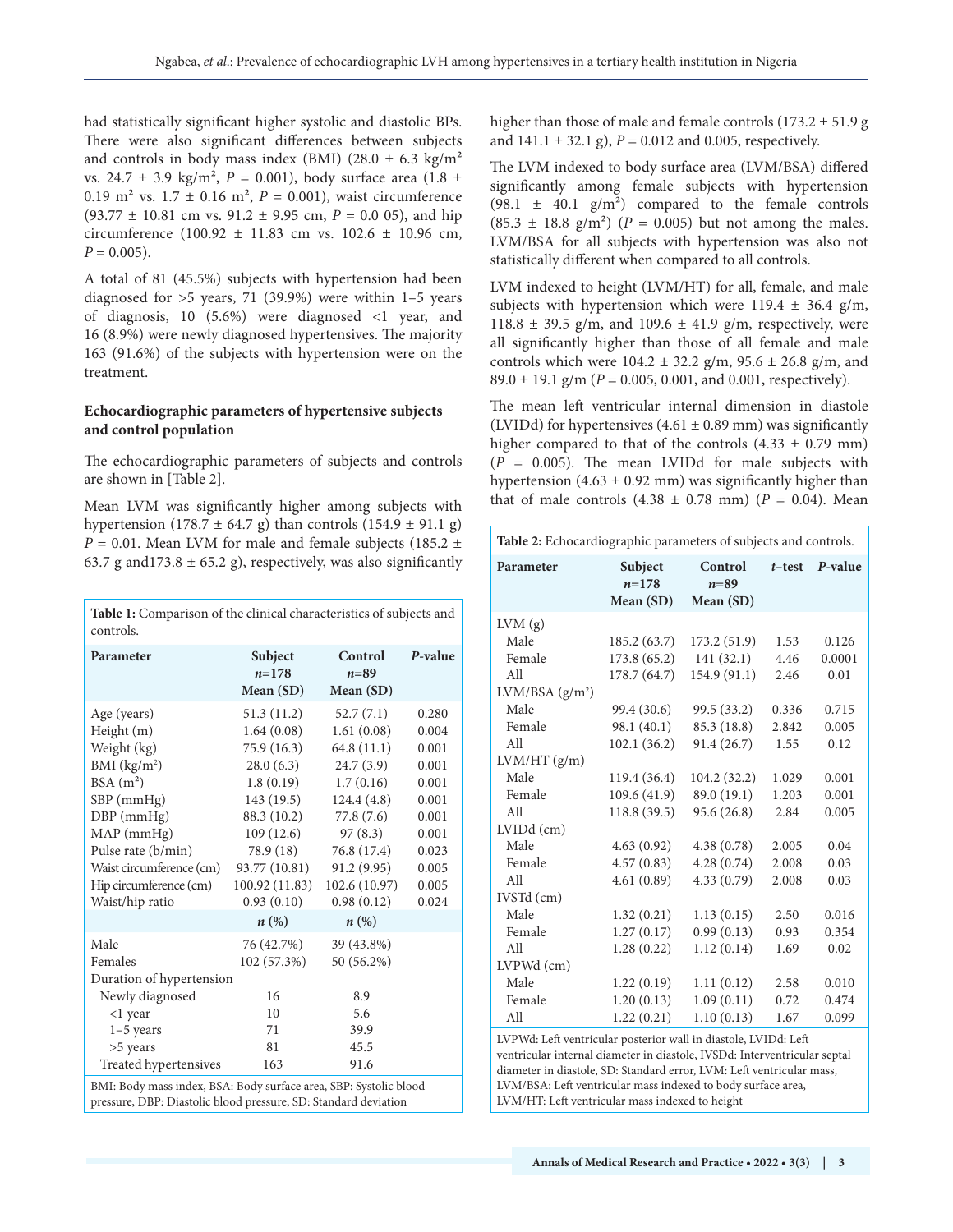LVIDd was also significantly higher among female subjects with hypertension  $(4.57 \pm 0.83 \text{ mm})$  compared with female controls  $(4.28 \pm 0.74 \text{ mm})$   $(P = 0.04)$ . Mean interventricular septum dimension (IVSTd) for hypertensives (1.28 ± 0.22 mm) was significantly higher than that of the controls  $(1.12 \pm 0.14 \text{ mm})$   $(P = 0.02)$ . Male hypertensives had a mean left ventricular posterior wall dimension in diastole (LVPWd) of  $1.22 \pm 0.19$  mm which was significantly higher than a value of  $1.11 \pm 0.12$  mm obtained for the male controls (*P* = 0.01). The LVPWd of female subjects with hypertension and controls was not significantly different.

#### **DISCUSSION**

The subjects and controls were similar in gender distribution with a male to female percentage of 42.7%:57.3% and 43.8%:56.2% for subjects and controls, respectively. This is important because gender has been shown to affect LVM values necessitating the use of different LVM partition values or cutoff points for males and females. Subjects and controls also had similar age distribution  $(51.3 \pm 11.2 \text{ vs.})$  $52.7 \pm 7.1$  years). The mean systolic and diastolic BPs of the hypertensive subjects as expected were significantly higher in the subjects than in controls  $(P = 0.001)$ 

The mean BMI and body surface area (BSA) for the hypertensive subjects were also significantly higher in the subjects than in the controls. Obesity has been associated with increases in the left ventricular thickness, LVM, and

**Table 3:** Prevalence of LVH by and echocardiography among the study population.

| Echocardiographic LVH                                                                    | Prevalence-<br>$n\left(\%\right)$ | 95% CI     |  |  |  |
|------------------------------------------------------------------------------------------|-----------------------------------|------------|--|--|--|
| Echocardiographic LVH                                                                    | 58 (32.4%)                        | 25.9-39.6% |  |  |  |
| ECG: Electrocardiographic, LVH: Left ventricular hypertrophy,<br>CI: Confidence interval |                                   |            |  |  |  |



Figure 1: Age distribution of the study population.

prevalence of echocardiographic LVH independent of the impact of BP levels.<sup>[15]</sup>

The prevalence of LVH by echocardiography was 32.4%. This is similar to values obtained by Dada *et al*., in Ibadan<sup>[16]</sup> and Katibi and Adenle, in Ilorin<sup>[17]</sup> who reported echocardiographic LVH prevalence of 34% and 35%, respectively. A higher prevalence of echocardiographic LVH (61.8%) was, however, obtained by Karaye and colleagues in Kano in a previous study where the majority of participants were not on treatment.<sup>[18]</sup> A report involving Caucasian population demonstrated prevalence rates of echocardiographic LVH ranging from 20 to 50%.[19] Another study in a Caucasian population with a large percentage of newly diagnosed hypertensives obtained a prevalence of LVH by echocardiography of 50%.<sup>[20]</sup>

The present study involved a mixed group of hypertensives: Controlled, uncontrolled, newly diagnosed hypertensives, and hypertensives that have been in treatment for many years. The last group constituted a very large percentage of the study population. Some previous studies that stratified hypertensives into BP controlled and non-controlled groups obtained lower LVH prevalence for the controlled hypertensives.<sup>[21]</sup> This was due to the effect of long-term antihypertensive treatment on the regression of LVH.<sup>[22]</sup>

The duration of anti-hypertensive treatment also affects LVM in individuals with hypertension. The losartan intervention for endpoint reduction in hypertension (LIFE) study<sup>[13]</sup> showed that there was a significant reduction in the LVM with prolonged pharmacological treatment, especially with an angiotensin receptor blocker. About 45.5% of the hypertensives recruited in this study have been on the treatment for more than 5 years and this might have influenced the comparatively low prevalence of echocardiographic LVH.

The echocardiographic partition values of LVM for LVH among participating hypertensives in the present study were 231.29 g for males and 168.2 g for females while LVM/BSA partition values were124.6 g/m² for males and 106.0 g/m² for females. These were based on the 97<sup>th</sup> percentile echocardiographic LVM and LVM/BSA of the control subjects. Similar LVM/BSA partition values of 130  $g/m^2$  for males and 106  $g/m^2$  for females were utilized in a study on black hypertensives.<sup>[16]</sup> These values are higher than the standard cutoff values for determining LVH in the previous studies on Caucasian population. The Framingham heart study established partition values of 121 g/m<sup>2</sup> and 100  $g/m<sup>2</sup>$  for males and females, respectively<sup>[14]</sup> whereas in the LIFE study, the values were 116 g/m<sup>2</sup> and 104 g/m<sup>2</sup> for males and females, respectively. The higher partition value of LVM and LVM/BSA used in the present study might, therefore, be an additional explanation for the observed relatively low echocardiographic LVH prevalence.